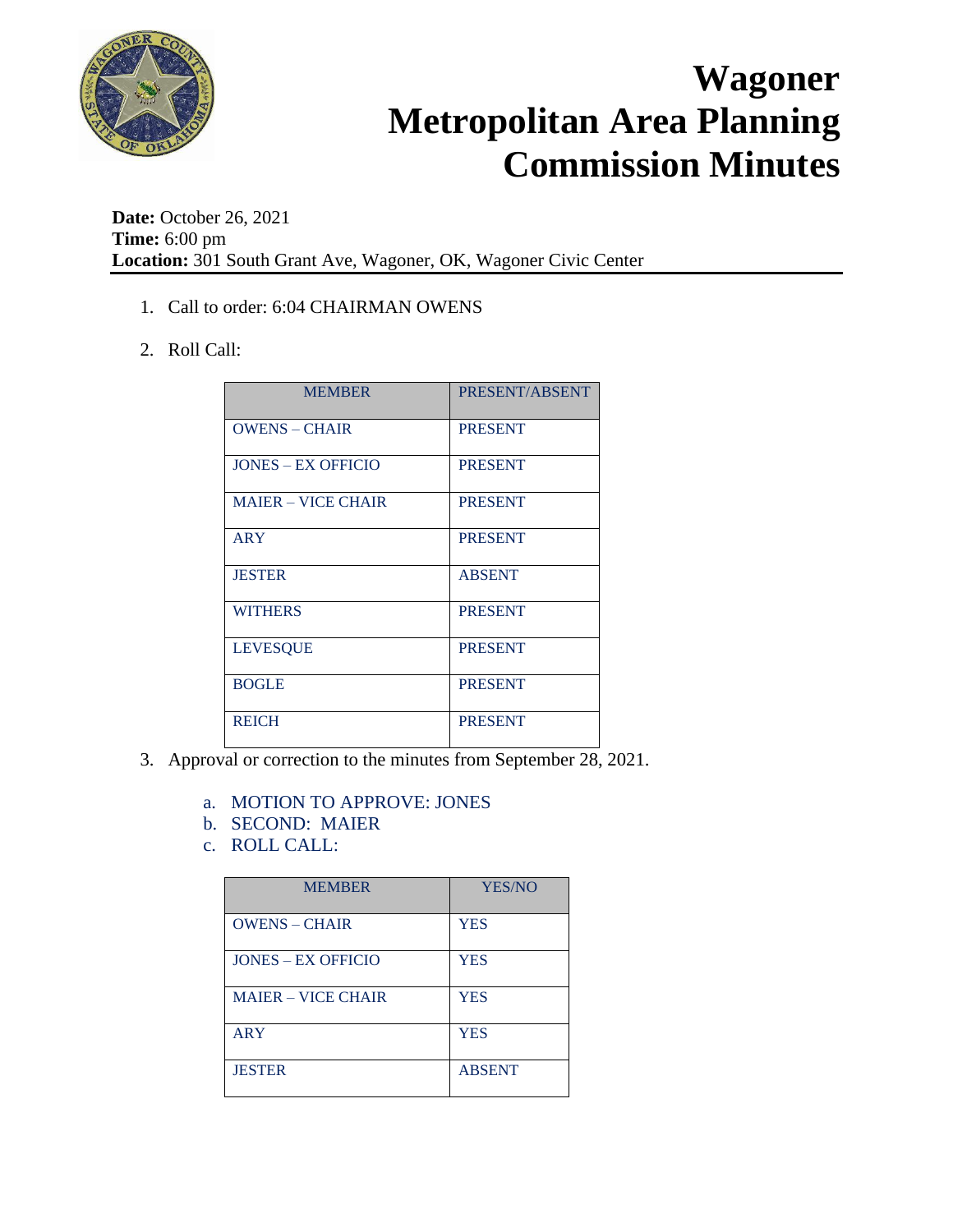

| <b>WITHERS</b>  | <b>YES</b> |
|-----------------|------------|
| <b>LEVESQUE</b> | <b>YES</b> |
| <b>BOGLE</b>    | <b>YES</b> |
| <b>REICH</b>    | <b>YES</b> |

- 4. Work session training for the WMAPC board members and staff, from 6:00pm to 7:00pm. WORK SESSION WAS MOVED DOWN THE AGENDA, AFTER OLD BUSINESS.
- 5. Approve, conditionally approve, or disapprove the final plat request in District 1, East Village. Location: between  $289<sup>th</sup>$  &  $305<sup>th</sup>$ , on the north side of  $81<sup>st</sup>$ , Broken Arrow, OK.
	- a. MOTION TO APPROVE: MAIER
	- b. SECOND: JONES
	- c. ROLL CALL:

| <b>MEMBER</b>             | YES/NO        |
|---------------------------|---------------|
| <b>OWENS – CHAIR</b>      | <b>YES</b>    |
| <b>JONES - EX OFFICIO</b> | <b>YES</b>    |
| <b>MAJER – VICE CHAIR</b> | <b>YES</b>    |
| <b>ARY</b>                | <b>YES</b>    |
| <b>JESTER</b>             | <b>ABSENT</b> |
| <b>WITHERS</b>            | <b>YES</b>    |
| <b>LEVESQUE</b>           | <b>YES</b>    |
| <b>BOGLE</b>              | <b>YES</b>    |
| <b>REICH</b>              | <b>YES</b>    |

- 6. Approve, conditionally approve, or disapprove the subdivision of land request in District 2, Case #41-21, Gray Oaks Ranch. Location: 4997 Hwy 251A, Wagoner, OK.
	- a. MOTION TO NO ACTION TAKEN
	- b. SECOND:
	- c. ROLL CALL: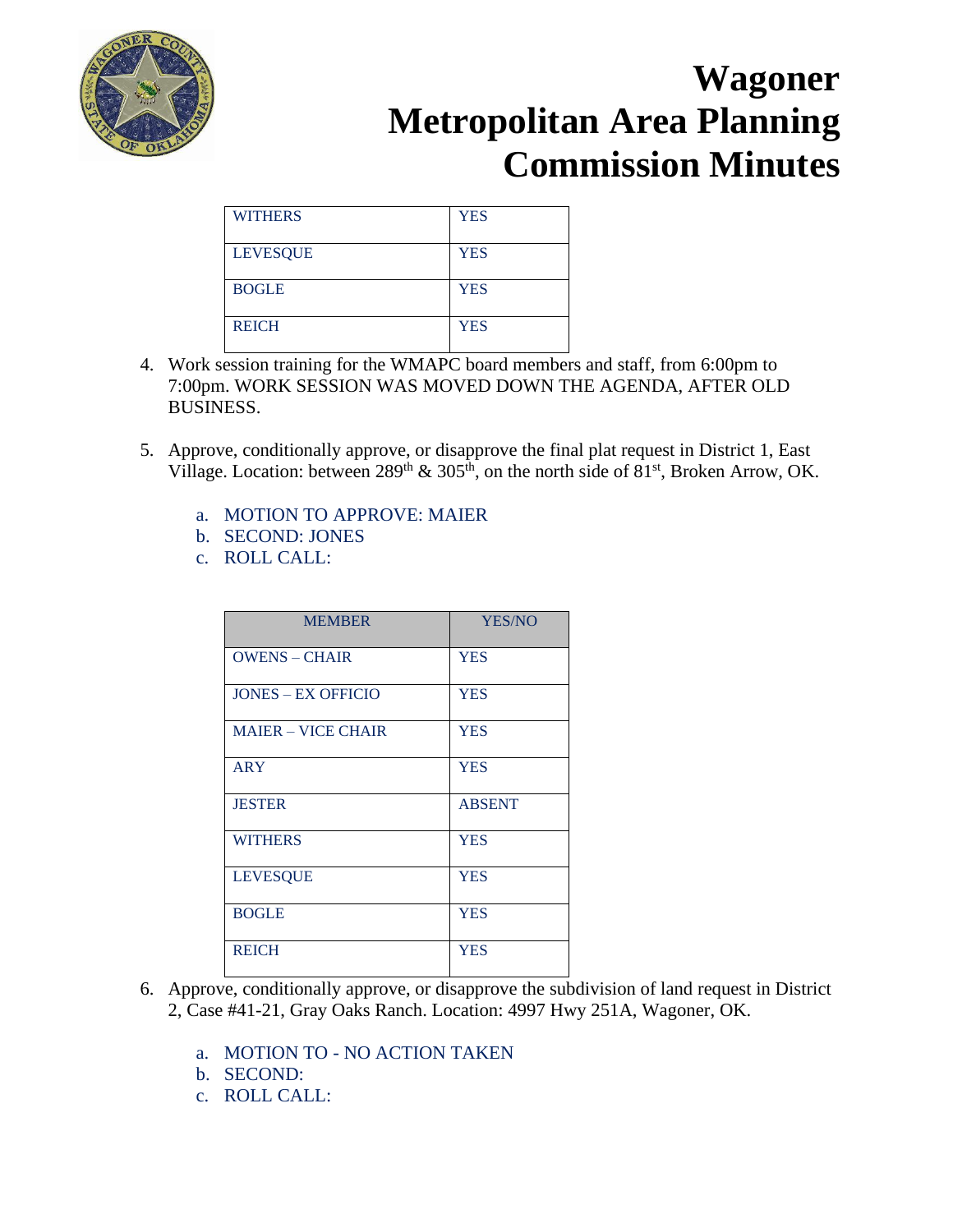

- 7. Approve, conditionally approve, or disapprove the zoning map amendment  $\&$ subdivision of land request in District 3, WCZ #42-21, Becky Miller. Location: 24849 E. 131<sup>st</sup> St. So., Coweta, OK.
	- a. MOTION TO APPROVE: JONES
	- b. SECOND: BOGLE
	- c. ROLL CALL:

| <b>MEMBER</b>             | YES/NO        |
|---------------------------|---------------|
| <b>OWENS - CHAIR</b>      | <b>YES</b>    |
| <b>JONES – EX OFFICIO</b> | <b>YES</b>    |
| <b>MAIER - VICE CHAIR</b> | <b>YES</b>    |
| <b>ARY</b>                | <b>YES</b>    |
| <b>JESTER</b>             | <b>ABSENT</b> |
| <b>WITHERS</b>            | <b>YES</b>    |
| <b>LEVESQUE</b>           | <b>YES</b>    |
| <b>BOGLE</b>              | <b>YES</b>    |
| <b>REICH</b>              | <b>YES</b>    |

- 8. Approve, conditionally approve, or disapprove the zoning map amendment & subdivision of land request in District 2, WCZ #43-21, Marty Kester. Location: 36588 E. 141st St. So., Coweta, OK.
	- a. MOTION TO APPROVE: MAIER
	- b. SECOND: JONES
	- c. ROLL CALL:

| <b>MEMBER</b>             | <b>YES/NO</b> |
|---------------------------|---------------|
| <b>OWENS - CHAIR</b>      | <b>YES</b>    |
| <b>JONES – EX OFFICIO</b> | <b>YES</b>    |
| <b>MAJER – VICE CHAIR</b> | <b>YES</b>    |
| <b>ARY</b>                | <b>YES</b>    |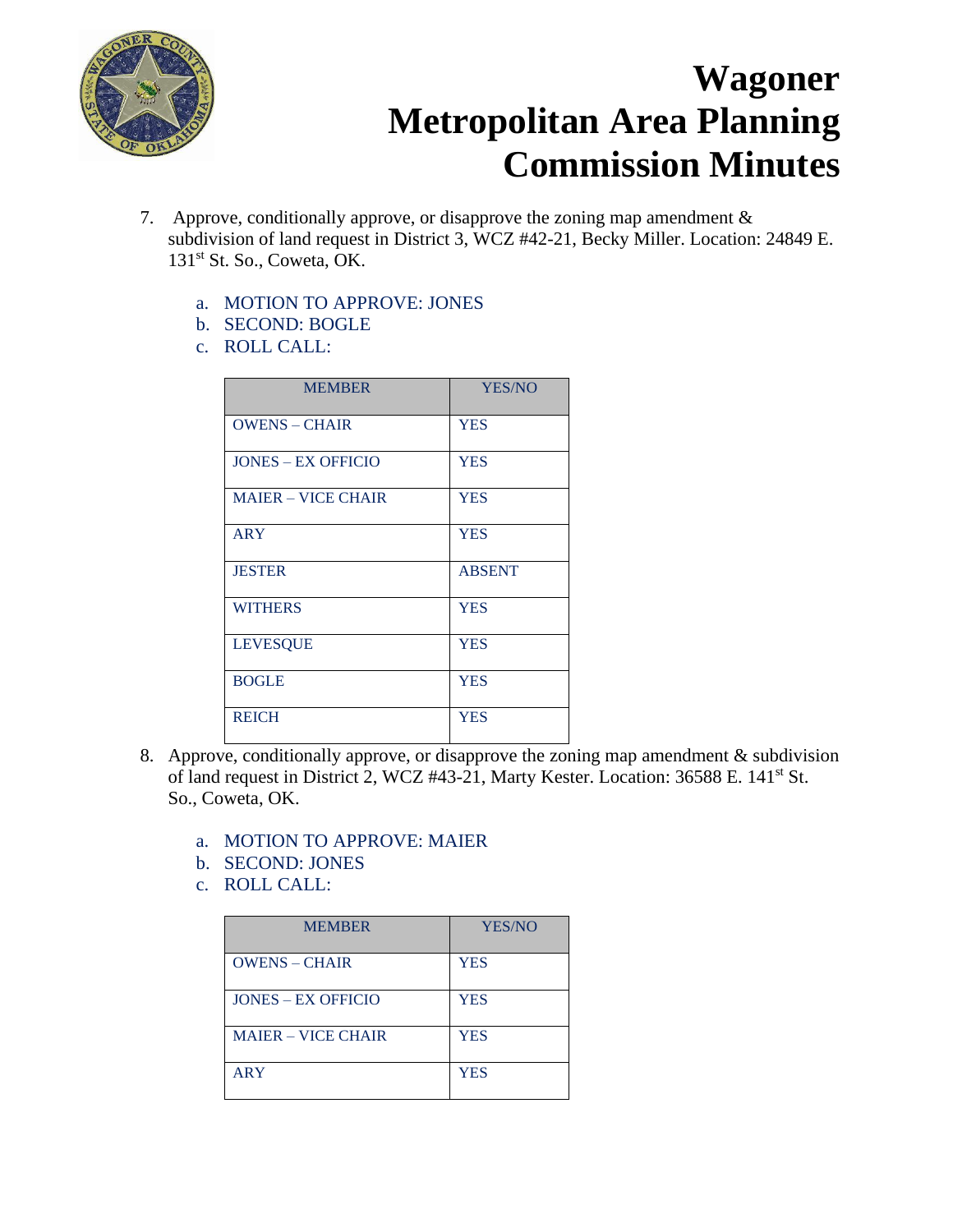

| <b>JESTER</b>   | <b>ABSENT</b> |
|-----------------|---------------|
| <b>WITHERS</b>  | <b>YES</b>    |
| <b>LEVESQUE</b> | <b>YES</b>    |
| <b>BOGLE</b>    | <b>YES</b>    |
| <b>REICH</b>    | <b>YES</b>    |

- 9. Approve, conditionally approve, or disapprove the zoning map amendment & subdivision of land request in District 2, WCZ #44-21, Rhonda Williams. Location: north side of Hwy 51, on the west side of  $369<sup>th</sup>$  E. Ave., Coweta, OK.
	- a. MOTION TO APPROVE: WITHERS
	- b. SECOND: MAIER
	- c. ROLL CALL:

| <b>MEMBER</b>             | YES/NO        |
|---------------------------|---------------|
| <b>OWENS - CHAIR</b>      | <b>YES</b>    |
| <b>JONES – EX OFFICIO</b> | <b>YES</b>    |
| <b>MAIER - VICE CHAIR</b> | <b>YES</b>    |
| <b>ARY</b>                | <b>YES</b>    |
| <b>JESTER</b>             | <b>ABSENT</b> |
| <b>WITHERS</b>            | <b>YES</b>    |
| <b>LEVESQUE</b>           | <b>YES</b>    |
| <b>BOGLE</b>              | <b>YES</b>    |
| <b>REICH</b>              | <b>YES</b>    |

- 10. Approve, conditionally approve, or disapprove the zoning map amendment request in District 2, WCZ #45-21, John Wyrrick. Location: 7586 U.S. Hwy 69, Porter, OK.
	- a. MOTION TO APPROVE: JONES
	- a. SECOND: ARY
	- b. ROLL CALL:

| <b>MEMBER</b> | <b>YES/NC</b> |
|---------------|---------------|
|               |               |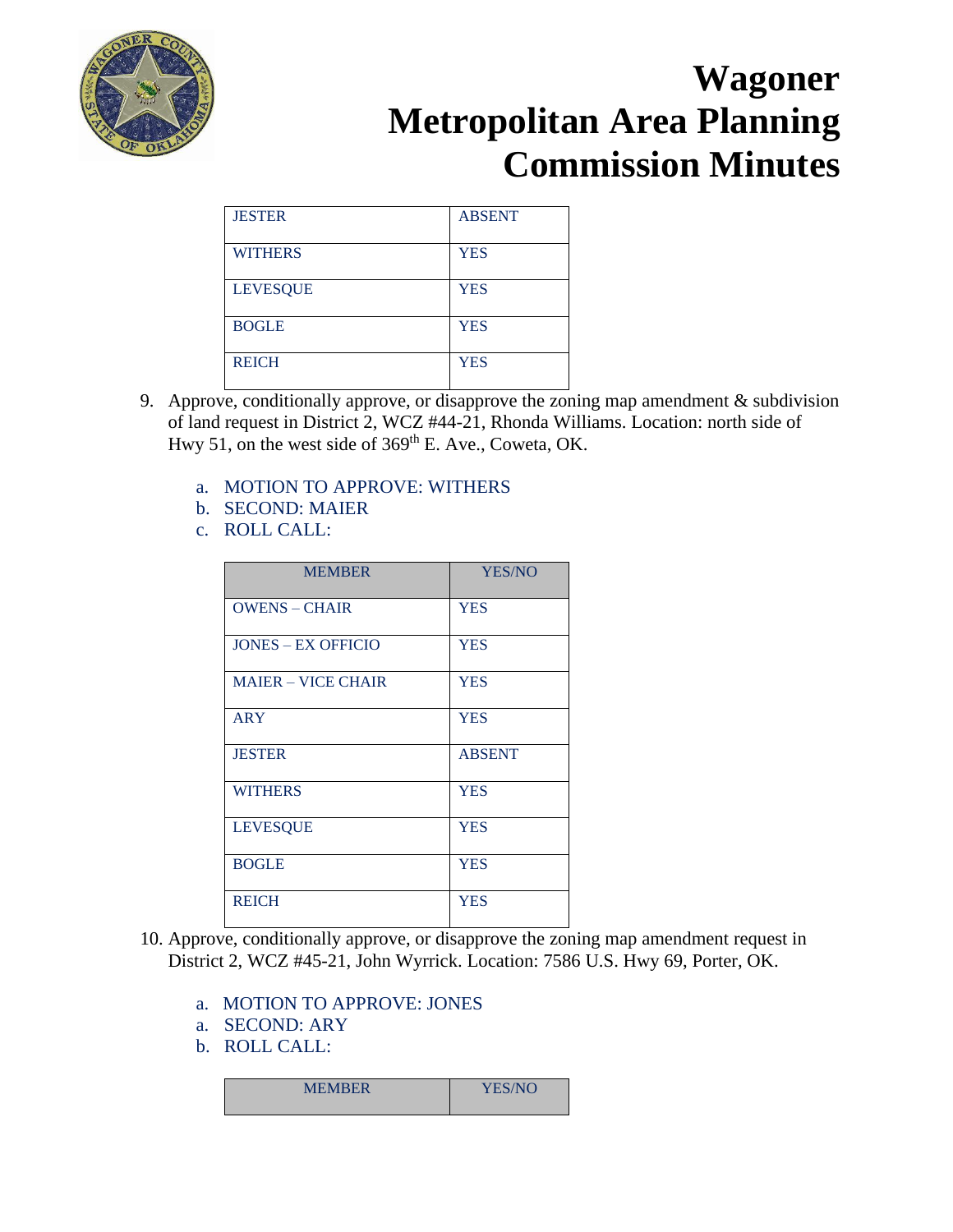

| <b>OWENS - CHAIR</b>      | <b>YES</b>    |
|---------------------------|---------------|
| <b>JONES – EX OFFICIO</b> | <b>YES</b>    |
| <b>MAJER – VICE CHAIR</b> | <b>YES</b>    |
| <b>ARY</b>                | <b>YES</b>    |
| <b>JESTER</b>             | <b>ABSENT</b> |
| <b>WITHERS</b>            | <b>YES</b>    |
| <b>LEVESQUE</b>           | <b>YES</b>    |
| <b>BOGLE</b>              | <b>YES</b>    |
| <b>REICH</b>              | <b>YES</b>    |

- 11. Approve, conditionally approve, or disapprove the zoning map amendment & subdivision of land request in District 1WCZ #46-21, Mark Florence. Location: 28101 E. 61<sup>st</sup> St. So., Broken Arrow, OK.
	- a. MOTION TO APPROVE: JONES
	- b. SECOND: MAIER
	- c. ROLL CALL:

| <b>MEMBER</b>             | YES/NO        |
|---------------------------|---------------|
| <b>OWENS - CHAIR</b>      | <b>YES</b>    |
| <b>JONES – EX OFFICIO</b> | <b>YES</b>    |
| <b>MAJER – VICE CHAIR</b> | <b>YES</b>    |
| <b>ARY</b>                | <b>YES</b>    |
| <b>JESTER</b>             | <b>ABSENT</b> |
| <b>WITHERS</b>            | <b>YES</b>    |
| <b>LEVESQUE</b>           | <b>YES</b>    |
| <b>BOGLE</b>              | <b>YES</b>    |
| <b>REICH</b>              | <b>YES</b>    |

12. Old business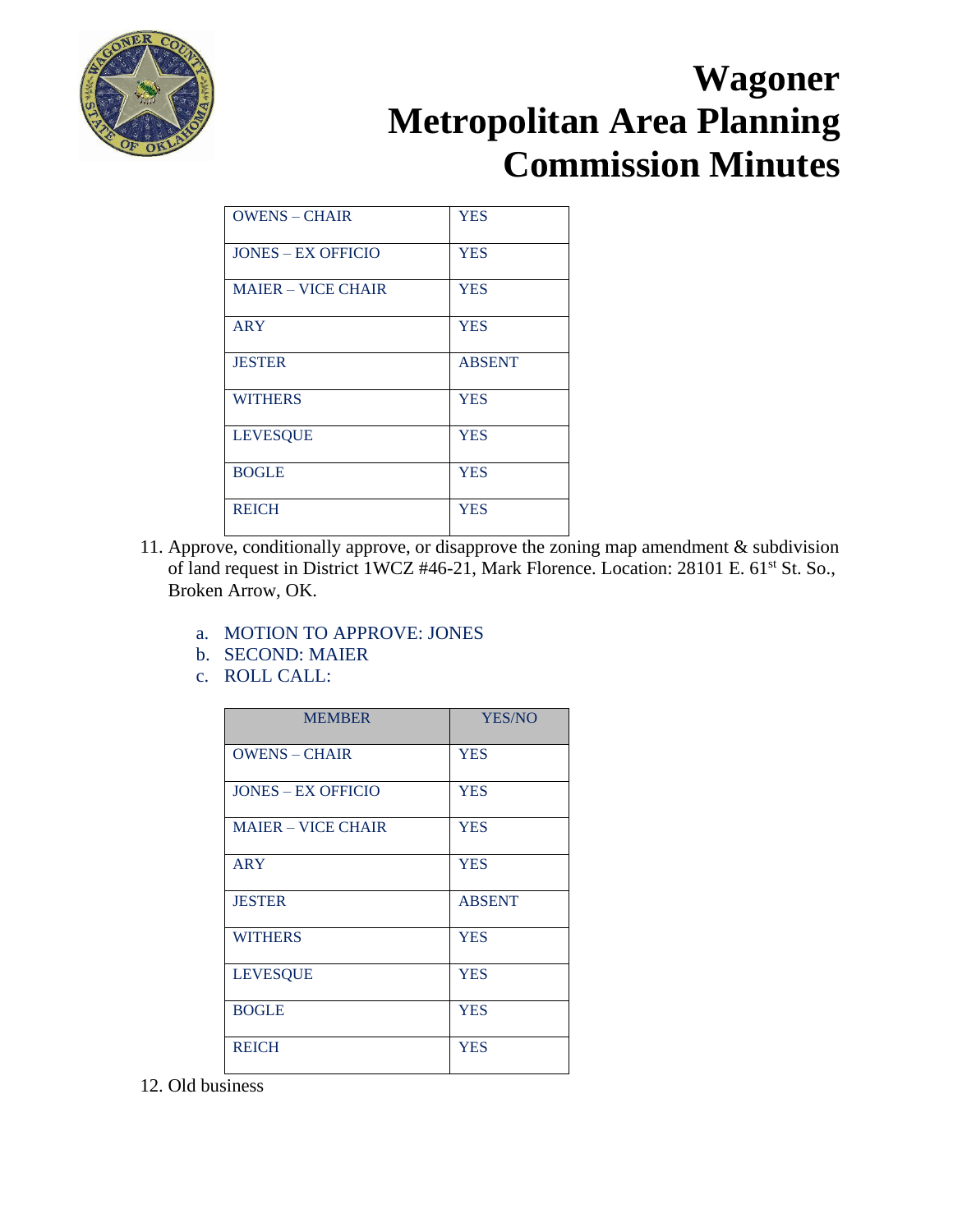

- a) Approve, conditionally approve, or disapprove the subdivision of land request in District 2, Case #36-21, PI Corporation. Location: 30930 E. 660 Rd, Chouteau, OK.
	- a. MOTION TO APPROVE: MAIER
	- b. SECOND: OWENS
	- c. ROLL CALL:

| <b>MEMBER</b>             | YES/NO        |
|---------------------------|---------------|
| <b>OWENS - CHAIR</b>      | <b>YES</b>    |
| <b>JONES - EX OFFICIO</b> | <b>YES</b>    |
| <b>MAIER - VICE CHAIR</b> | <b>YES</b>    |
| <b>ARY</b>                | <b>YES</b>    |
| <b>JESTER</b>             | <b>ABSENT</b> |
| <b>WITHERS</b>            | <b>YES</b>    |
| <b>LEVESQUE</b>           | <b>YES</b>    |
| <b>BOGLE</b>              | <b>YES</b>    |
| <b>REICH</b>              | <b>YES</b>    |

- b) Approve, conditionally approve, or disapprove the Preliminary Plat of Wolf Creek in District 1, Robert Maeder. Location: SW corner of 81<sup>st</sup> St. & 321<sup>st</sup> E. Ave., Broken Arrow, OK.
	- a. MOTION TO CONDITIONALLY APPROVE: JONES
	- b. SECOND: MAIER
	- c. ROLL CALL:

| <b>MEMBER</b>             | YES/NO     |
|---------------------------|------------|
| <b>OWENS - CHAIR</b>      | <b>YES</b> |
| <b>JONES – EX OFFICIO</b> | <b>YES</b> |
| <b>MAJER – VICE CHAIR</b> | <b>YES</b> |
| <b>ARY</b>                | <b>YES</b> |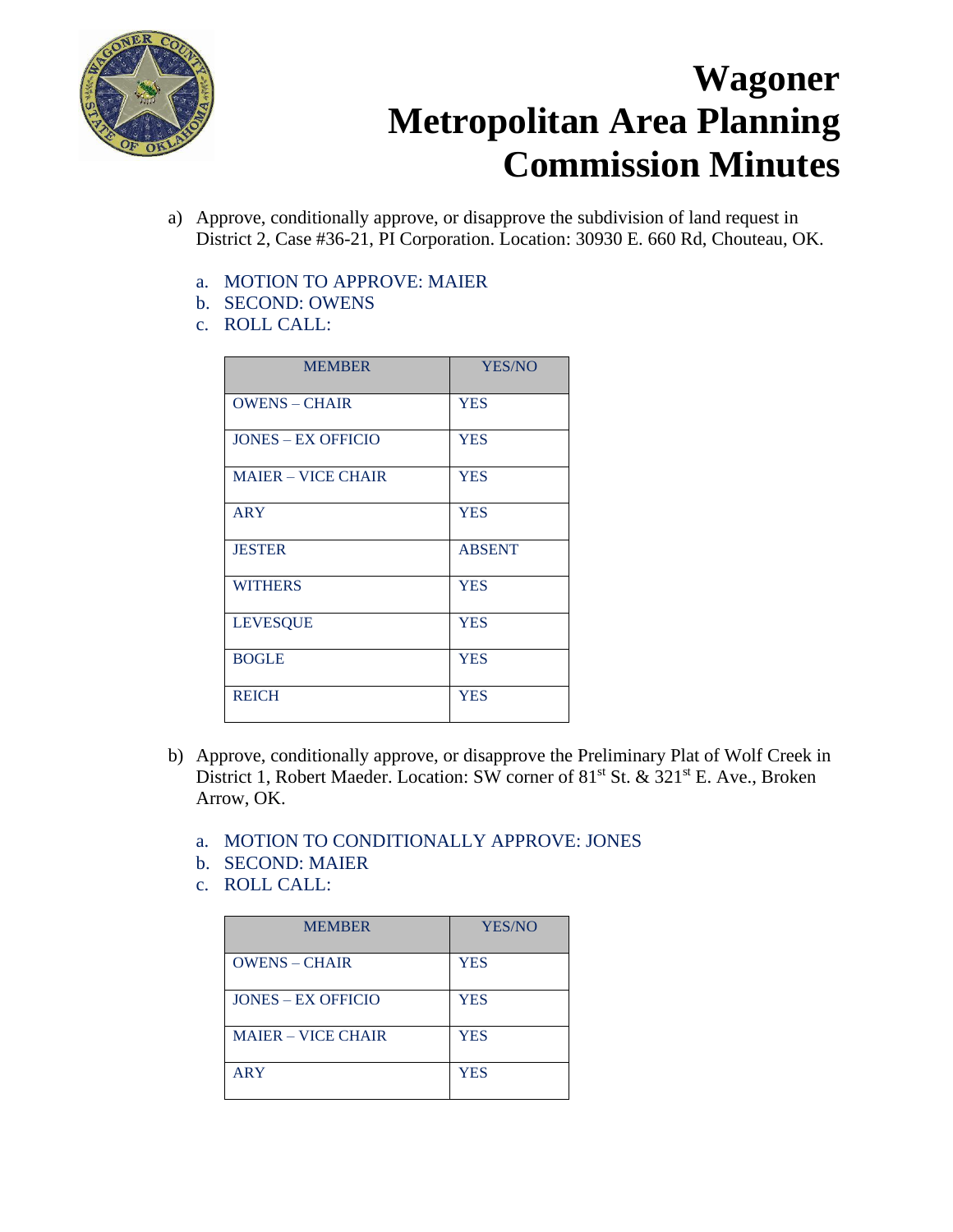

| <b>JESTER</b>   | <b>ABSENT</b> |
|-----------------|---------------|
| <b>WITHERS</b>  | <b>YES</b>    |
| <b>LEVESQUE</b> | <b>YES</b>    |
| <b>BOGLE</b>    | <b>YES</b>    |
| <b>REICH</b>    | <b>YES</b>    |

- c) Approve, conditionally approve, or disapprove the code amendment investigation for the Wagoner Metropolitan Area Planning Commission to include the Subdivision Regulations, specifically an update to the general organization of the document, platting process, and engineering requirements.
	- a. MOTION TO TABLE: MAIER
	- b. SECOND: JONES
	- c. ROLL CALL:

| <b>MEMBER</b>             | <b>YES/NO</b> |
|---------------------------|---------------|
| <b>OWENS - CHAIR</b>      | <b>YES</b>    |
| <b>JONES – EX OFFICIO</b> | <b>YES</b>    |
| <b>MAIER - VICE CHAIR</b> | <b>YES</b>    |
| <b>ARY</b>                | <b>YES</b>    |
| <b>JESTER</b>             | <b>ABSENT</b> |
| <b>WITHERS</b>            | <b>YES</b>    |
| <b>LEVESQUE</b>           | <b>YES</b>    |
| <b>BOGLE</b>              | <b>YES</b>    |
| <b>REICH</b>              | <b>YES</b>    |

13. New business – NO NEW BUSINESS

#### 14. Adjournment

- a. MOTION TO ADJORN: MAIER
- b. SECOND: LEVESQUE
- c. ROLL CALL: